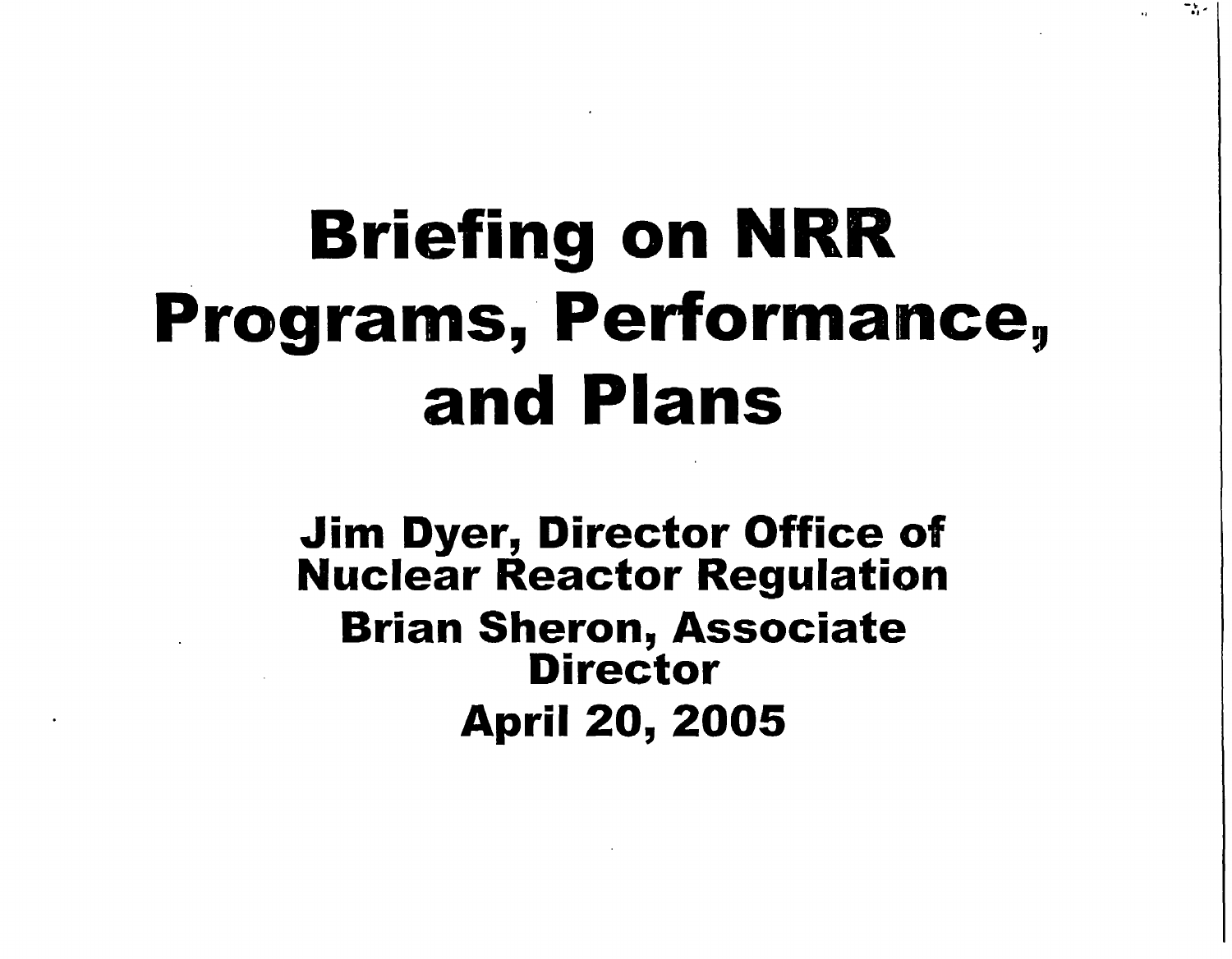#### Acronyms for Office of Nuclear Reactor Regulation Programs Briefing

| ACRS        | <b>Advisory Committee on Reactor Safety</b>              |
|-------------|----------------------------------------------------------|
| ADAMS       | <b>Agencywide Documents Access and Management System</b> |
| ANPR        | <b>Advanced Notice of Proposed Rulemaking</b>            |
| BNL         | <b>Brookhaven National Laboratory</b>                    |
| <b>BWR</b>  | <b>Boiling Water Reactor</b>                             |
| <b>CFR</b>  | <b>Code of Federal Regulations</b>                       |
| <b>CNS</b>  | <b>Convention on Nuclear Safety</b>                      |
| <b>CWP</b>  | <b>Centralized Work Planning</b>                         |
| <b>CY</b>   | <b>Calendar Year</b>                                     |
| <b>DEDO</b> | <b>Deputy Executive Director for Operations</b>          |
| <b>DEIS</b> | <b>Draft Environmental Impact Statement</b>              |
| EIS.        | <b>Environmental Impact Statement</b>                    |
| <b>EPU</b>  | <b>Extended Power Uprate</b>                             |
| <b>FR</b>   | <b>Federal Register</b>                                  |
| <b>FRN</b>  | <b>Federal Register Notice</b>                           |
| FY.         | <b>Fiscal Year</b>                                       |
| <b>GALL</b> | <b>Generic Aging Lessons Learned Report</b>              |
| GL          | <b>Generic Letter</b>                                    |
| <b>GPRA</b> | <b>Government Performance and Results Act</b>            |
| GSI         | <b>Generic Safety Issue</b>                              |
| <b>IAEA</b> | <b>International Atomic Energy Agency</b>                |
| <b>INPO</b> | <b>Institute for Nuclear Power Operations</b>            |
| IT          | <b>Information Technology</b>                            |
| <b>MD</b>   | <b>Management Directive</b>                              |
| <b>MUR</b>  | <b>Measurement Uncertainty Recapture Power Uprates</b>   |
| <b>NEA</b>  | <b>Nuclear Energy Agency</b>                             |
| <b>NEI</b>  | <b>Nuclear Energy Institute</b>                          |
| <b>NEPA</b> | <b>National Environmental Policy Act</b>                 |
| <b>NFPA</b> | <b>National Fire Protection Association</b>              |
| <b>NRC</b>  | <b>Nuclear Regulatory Commission</b>                     |
| <b>NRR</b>  | <b>Office of Nuclear Reactor Regulation</b>              |
|             |                                                          |

 $\ddot{\phantom{a}}$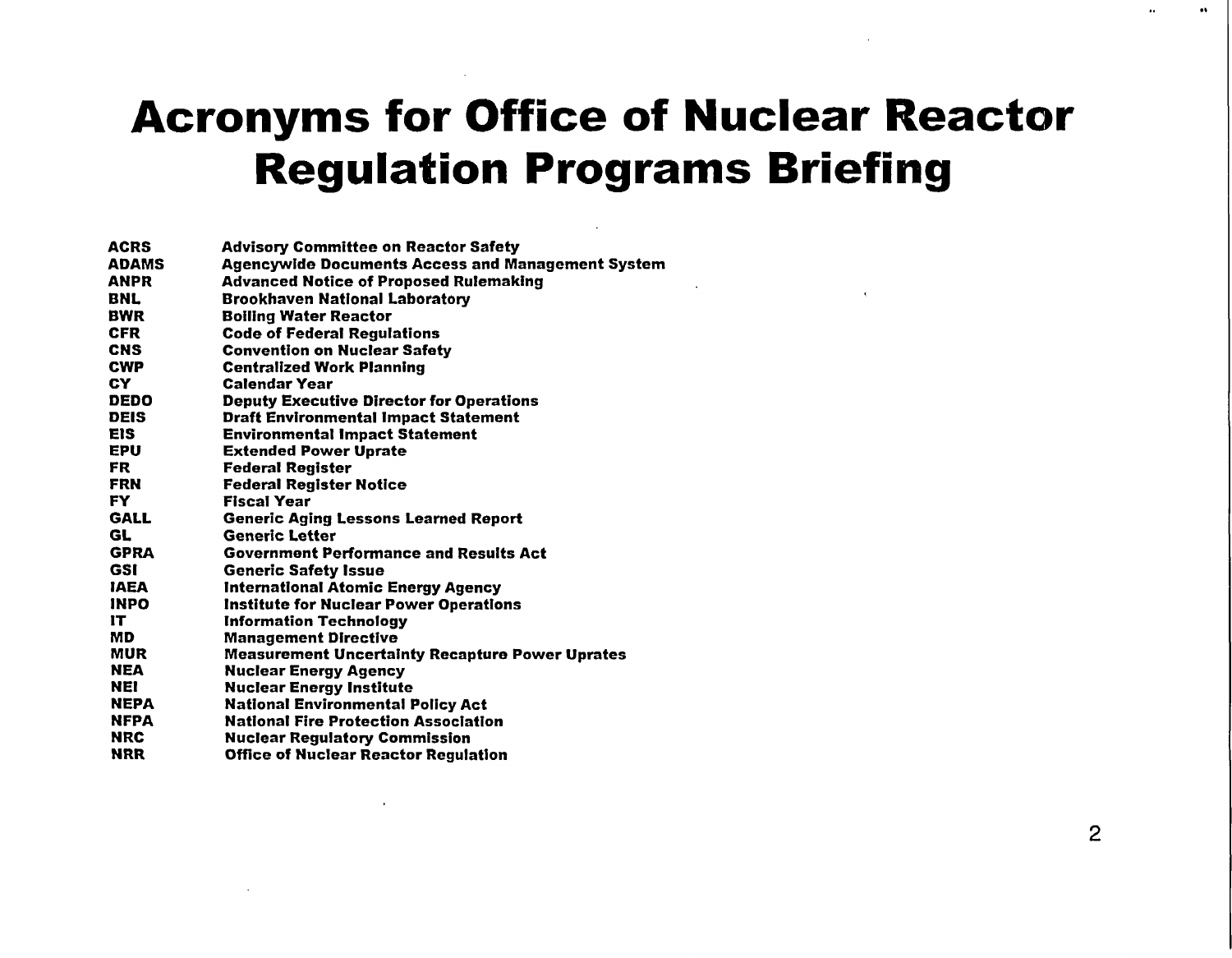#### Acronyms, continued

 $\sim 100$ 

| <b>NTEU</b>  | <b>National Treasury Employees Union</b>                |
|--------------|---------------------------------------------------------|
| <b>NSIR</b>  | <b>Office of Nuclear Security and Incident Response</b> |
| <b>OEDO</b>  | <b>Office of the Executive Director for Operations</b>  |
| OGC          | <b>Office of the General Counsel</b>                    |
| OHR          | Office of Human Resources                               |
| <b>OIG</b>   | <b>Office of Inspector General</b>                      |
| <b>OIP</b>   | <b>Office of International Programs</b>                 |
| <b>OMB</b>   | <b>Office of Management and Budget</b>                  |
| <b>OPA</b>   | <b>Office of Public Affairs</b>                         |
| OSART        | <b>Operational Safety Assessment Review Team</b>        |
| <b>PART</b>  | <b>Program Assessment Rating Tool</b>                   |
| <b>PBPM</b>  | <b>Planning, Budgeting, and Performance Managemen</b>   |
| <b>PWR</b>   | <b>Pressurized Water Reactor</b>                        |
| R&R          | <b>Roles and Responsibility</b>                         |
| <b>RAI</b>   | <b>Request for Additional Information</b>               |
| <b>RES</b>   | <b>Office of Nuclear Regulatory Research</b>            |
| <b>RIC</b>   | <b>Regulatory Information Conference</b>                |
| <b>ROETF</b> | <b>Reactor Operating Experience Task Force</b>          |
| <b>ROP</b>   | <b>Reactor Oversight Program</b>                        |
| <b>RTR</b>   | <b>Research and Test Reactor</b>                        |
| <b>SPU</b>   | <b>Stretch Power Uprate</b>                             |
| <b>SRM</b>   | <b>Staff Requirements Memorandum</b>                    |
| <b>SRP</b>   | <b>Standard Review Plan</b>                             |
| <b>SSIAP</b> | <b>Safety-Security Interface Advisory Panel</b>         |
| <b>SWP</b>   | <b>Strategic Workforce Planning</b>                     |
|              |                                                         |

 $\bullet$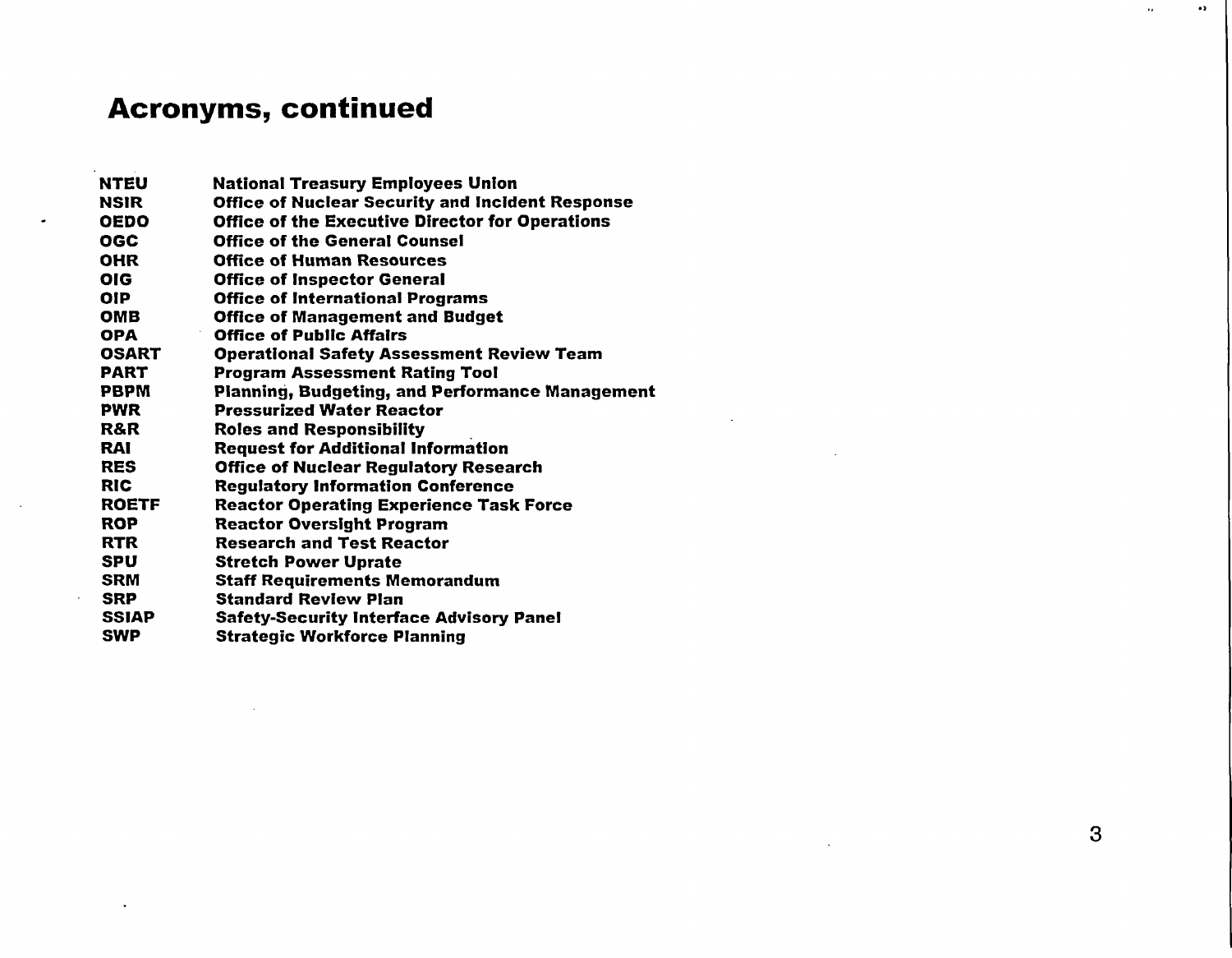## **Agenda**

- **\*** Mission Statement
- **\*** Human Capital Action Plan
- **\*** Communications Program
- **\*** International Activities
- **\*** Streamlining/Efficiencies
- **\*** Major Program Accomplishments and Challenges
	- License Amendments
	- Power Uprates
	- License Renewal
	- Rulemaking
	- Progress on Fire Protection
	- Progress on Generic Safety Issue 191
	- Operating Experience
- **\*** Summary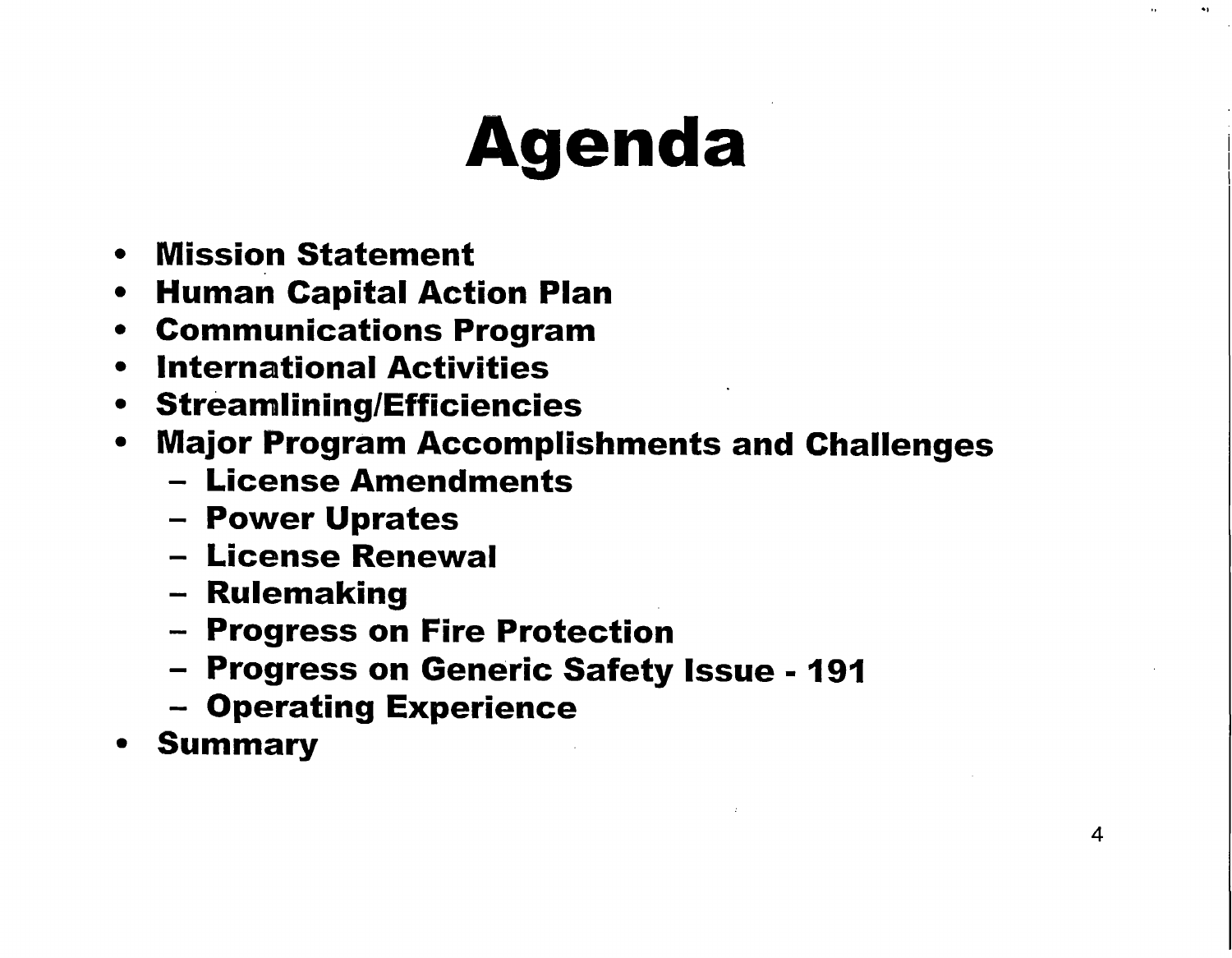#### Mission **Statement**

The Office of Nuclear Reactor Regulation supports the NRC mission to protect public health, safety, and the environment by developing and implementing rulemaking, licensing, oversight, and incident response programs for reactors. We conduct these activities in a manner that develops trust and is consistent with the NRC organizational values.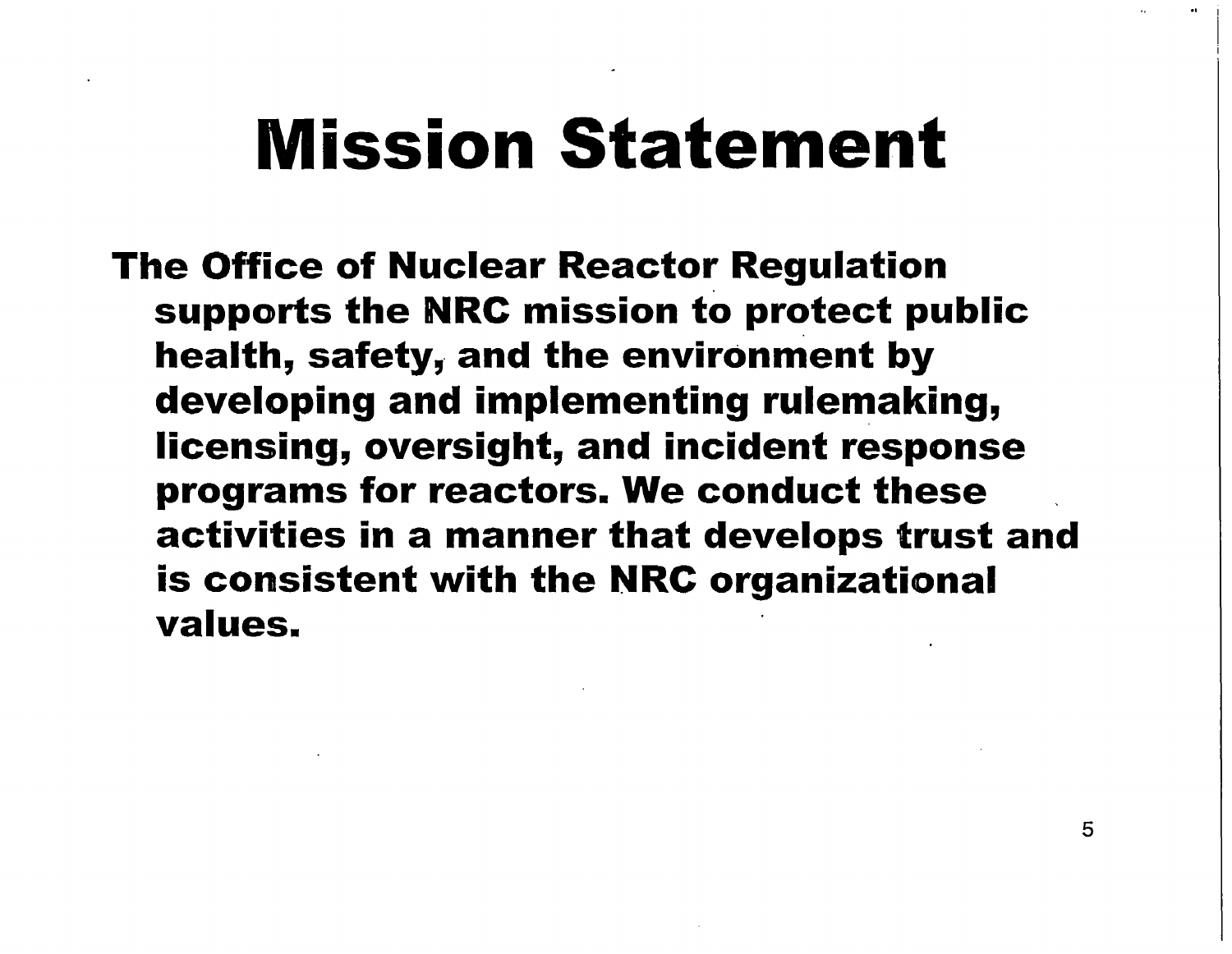## **Human Capital Action Plan**

- **\*** Strategic Alignment
- **\*** Work Planning
- **\*** Workforce Utilization
- **\*** Knowledge Transfer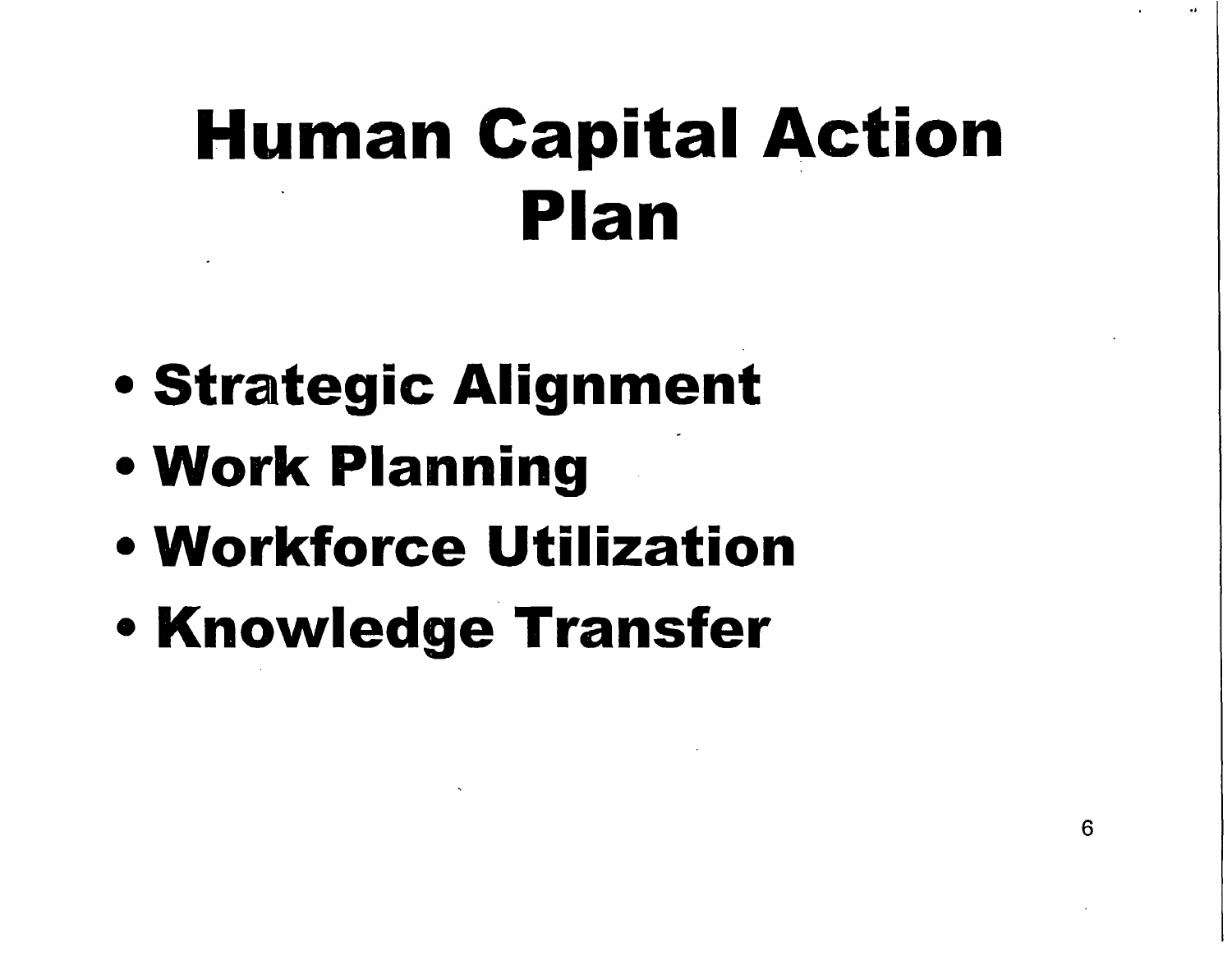## Communications **Program**

- **\*** Communications Assistant
- **\*** Internal Communications
- **\*** Public Outreaches
- **\*** Communication **Tools**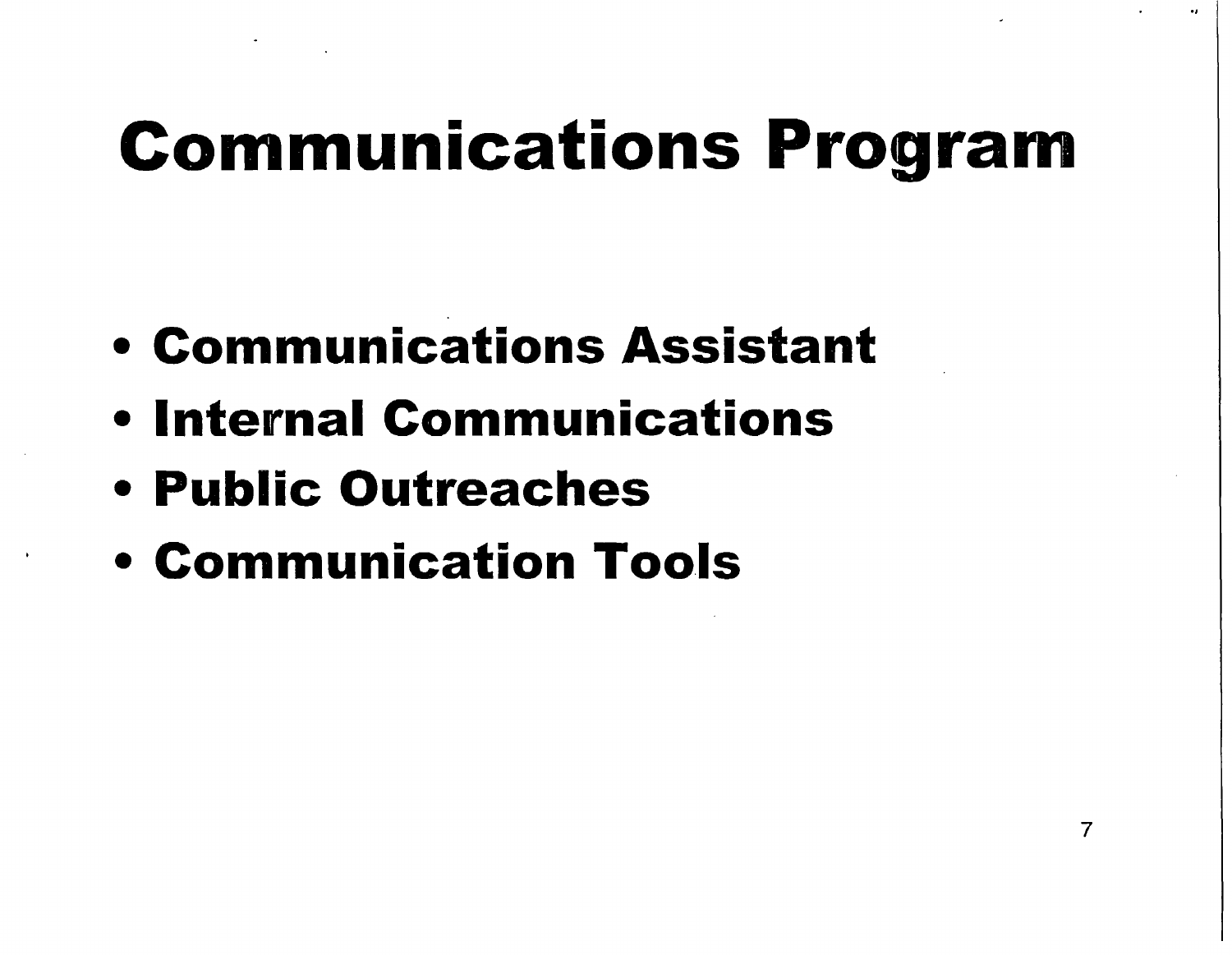## International Activities

- **\*** Operating Experience
- **\*** Convention on Nuclear Safety
- **\*** Operational Safety Assessment Review Team
- **\*** Bilateral Regulatory and Safety Information Exchanges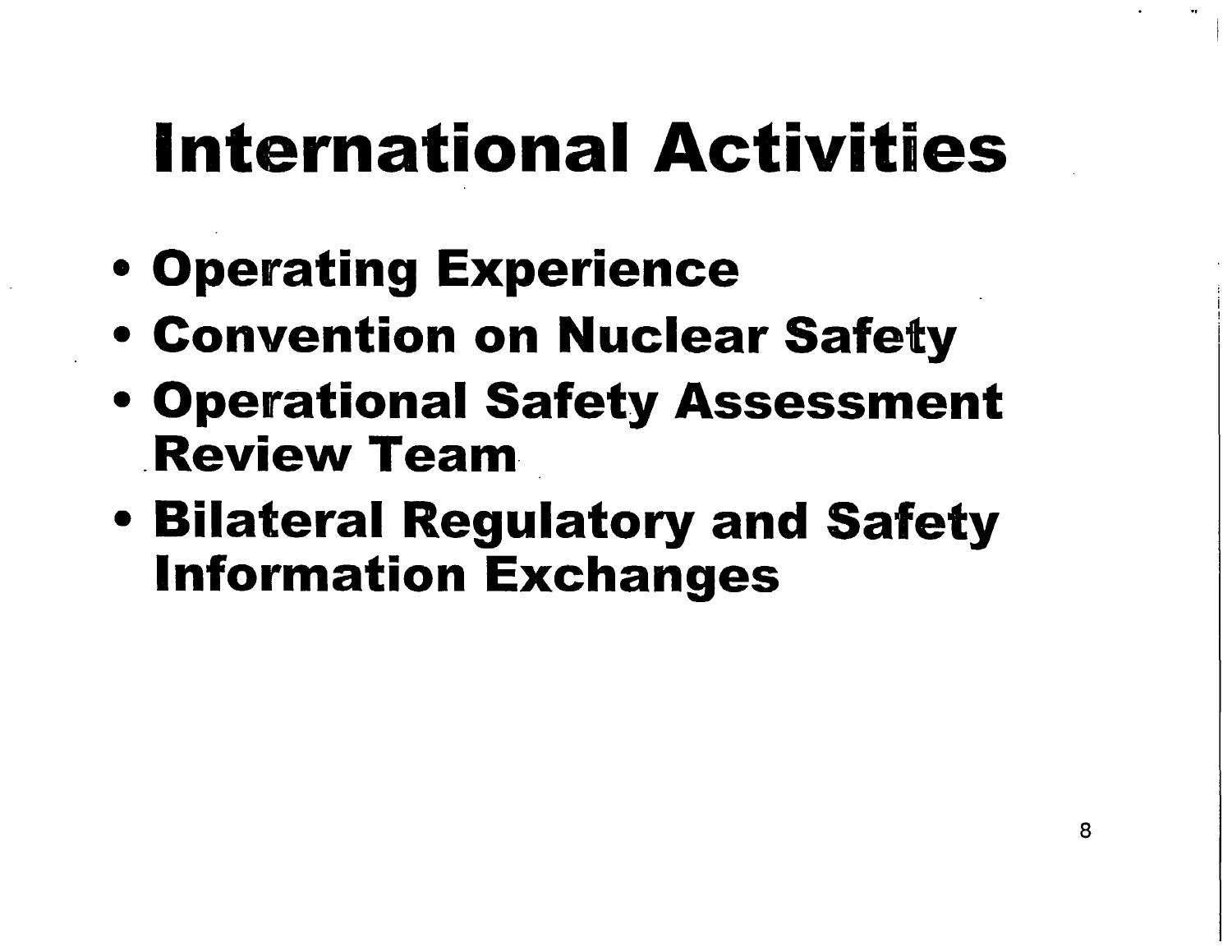## **Streamlining/Efficiencies**

- **\*** License Renewal Steering Committee
- **\*** Reactor Operating Experience Task Force
- \* Review of Internal Information **Needs**
- **\*** Centralized Work Planning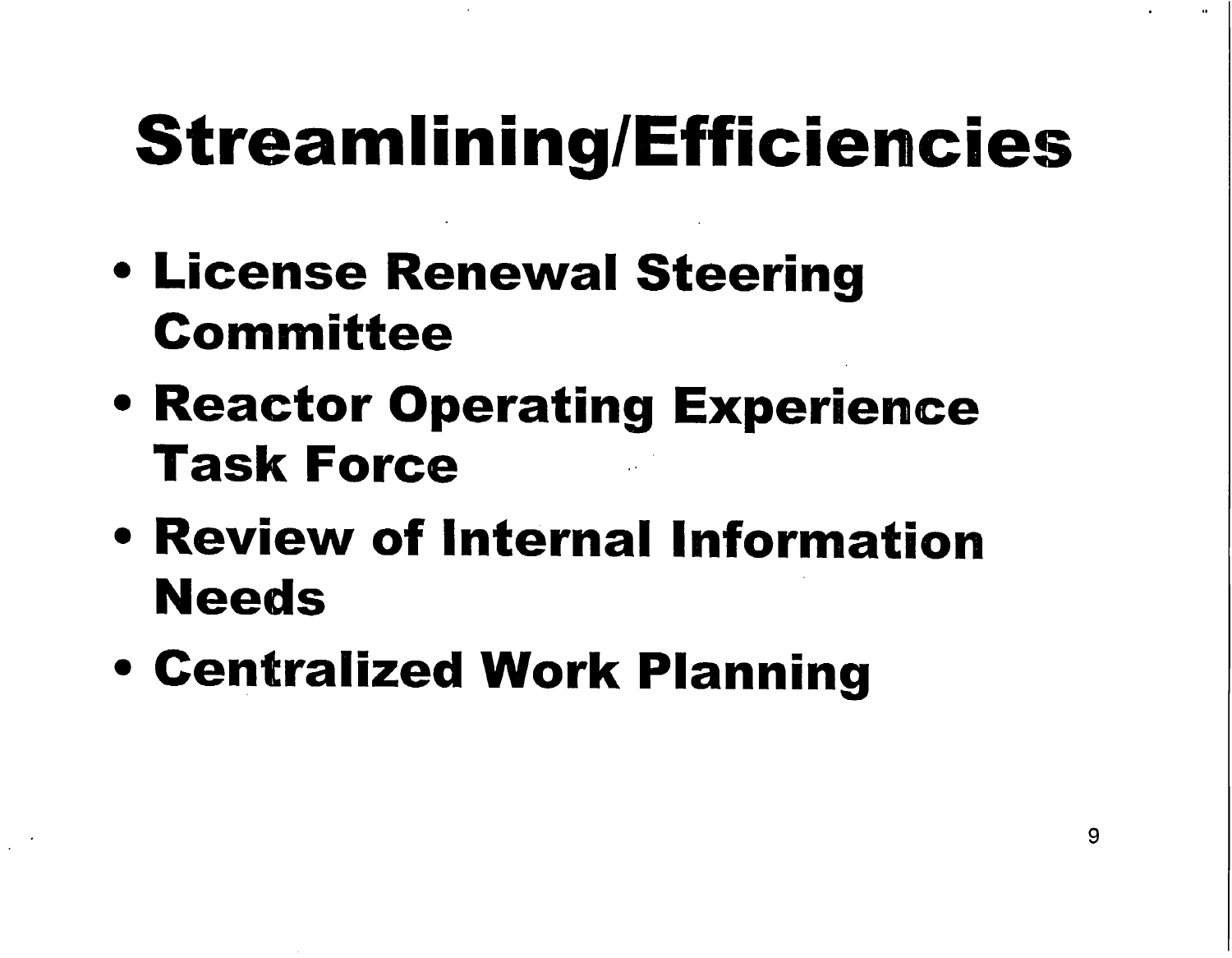#### License **Amendments**

- **\*** Overall licensing performance
- **\*** Assessments and improvements in progress
- **\*** Integration of security activities into the licensing process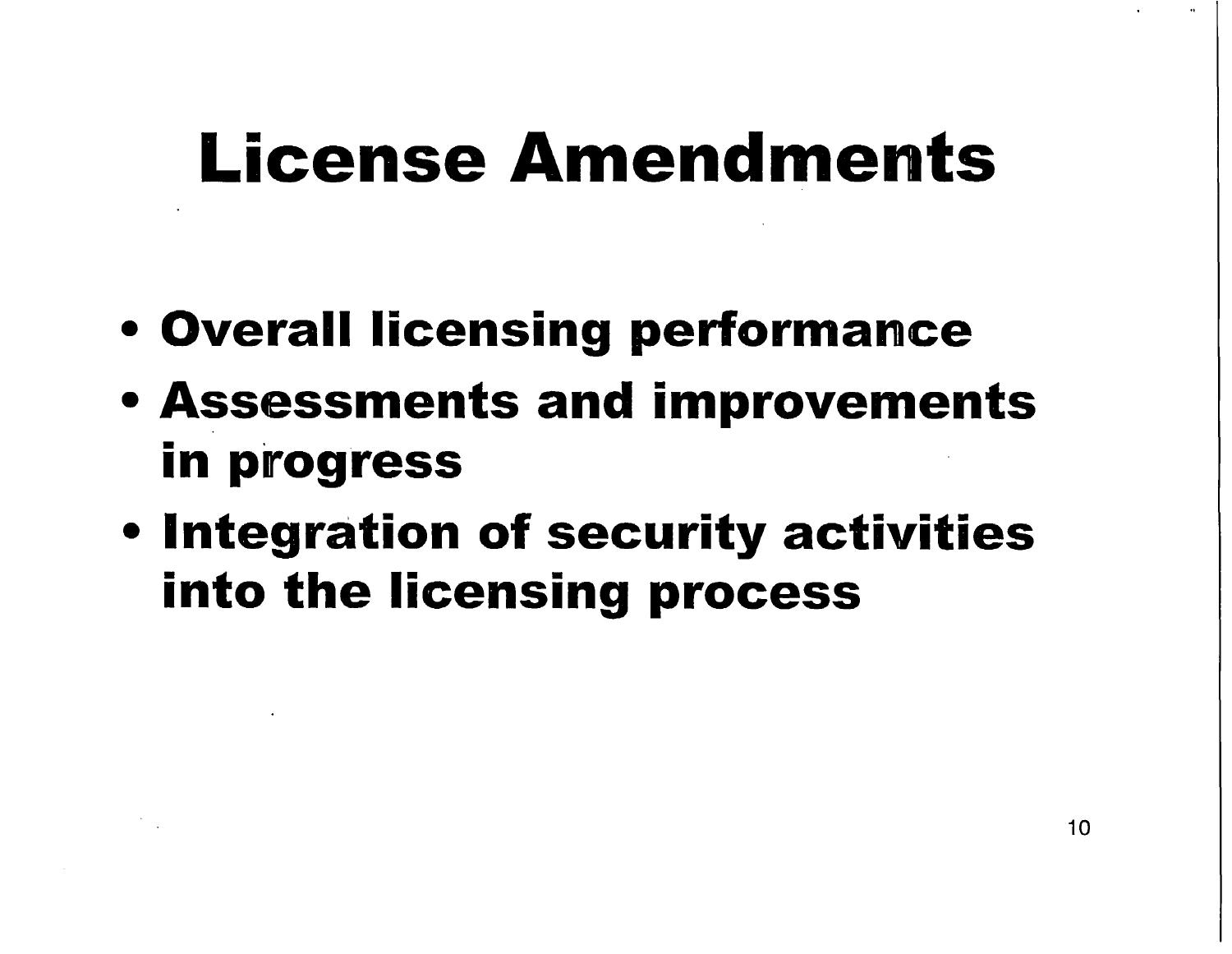## **Power Uprates**

- **\*** Approved 104 uprate applications
	- -Approximately 4325 **MWe**
- **\*** Currently under review
	- **-12** applications
- **\*** Challenges
	- -Operating experience feedback
	- Updating Guidance Documents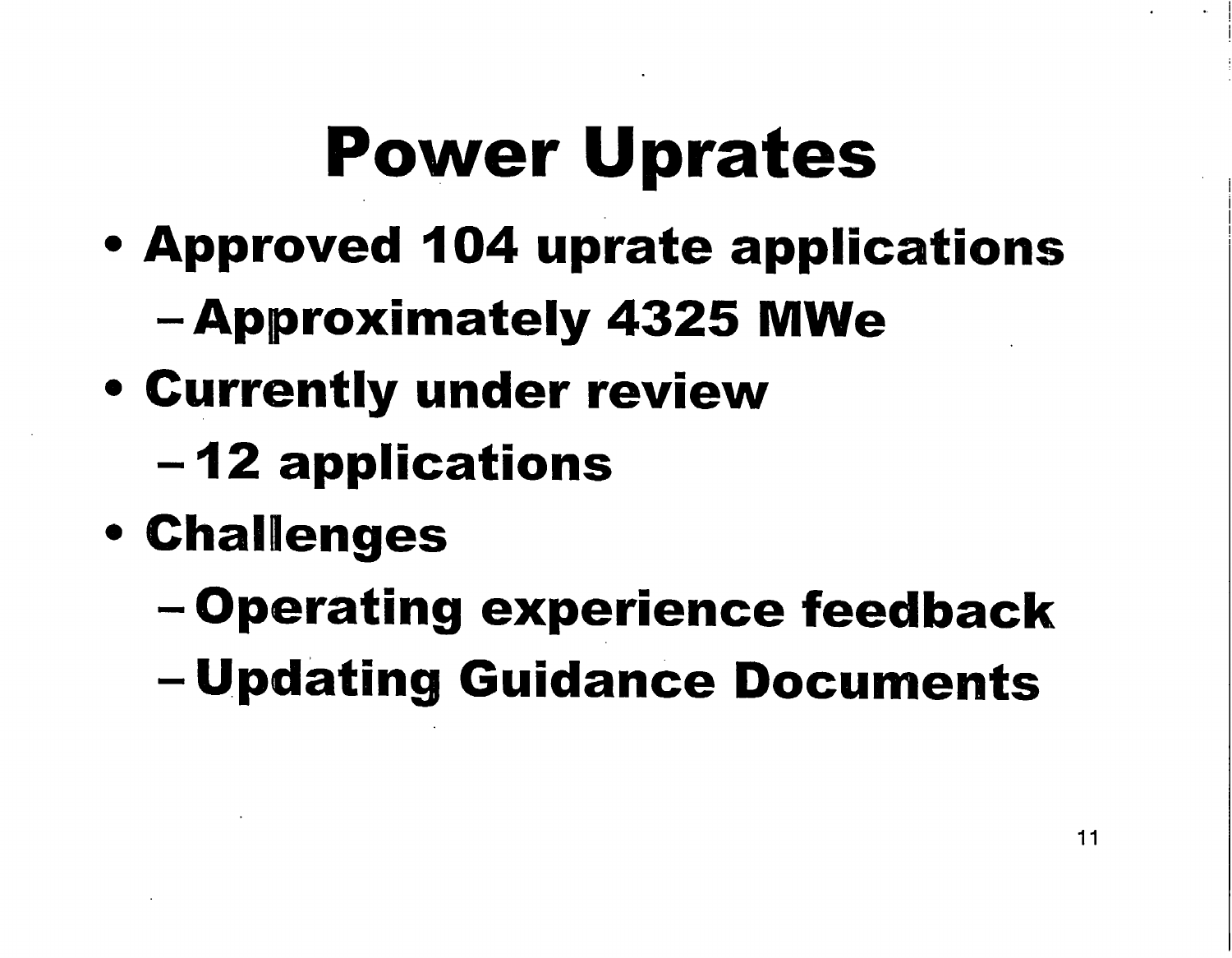#### Reactor License **Renewal**

- **\*** Completed: 30 reactors
- e Reviewing: **1** 8 reactors
- **Continuing audit process**
- e Implementing process improvements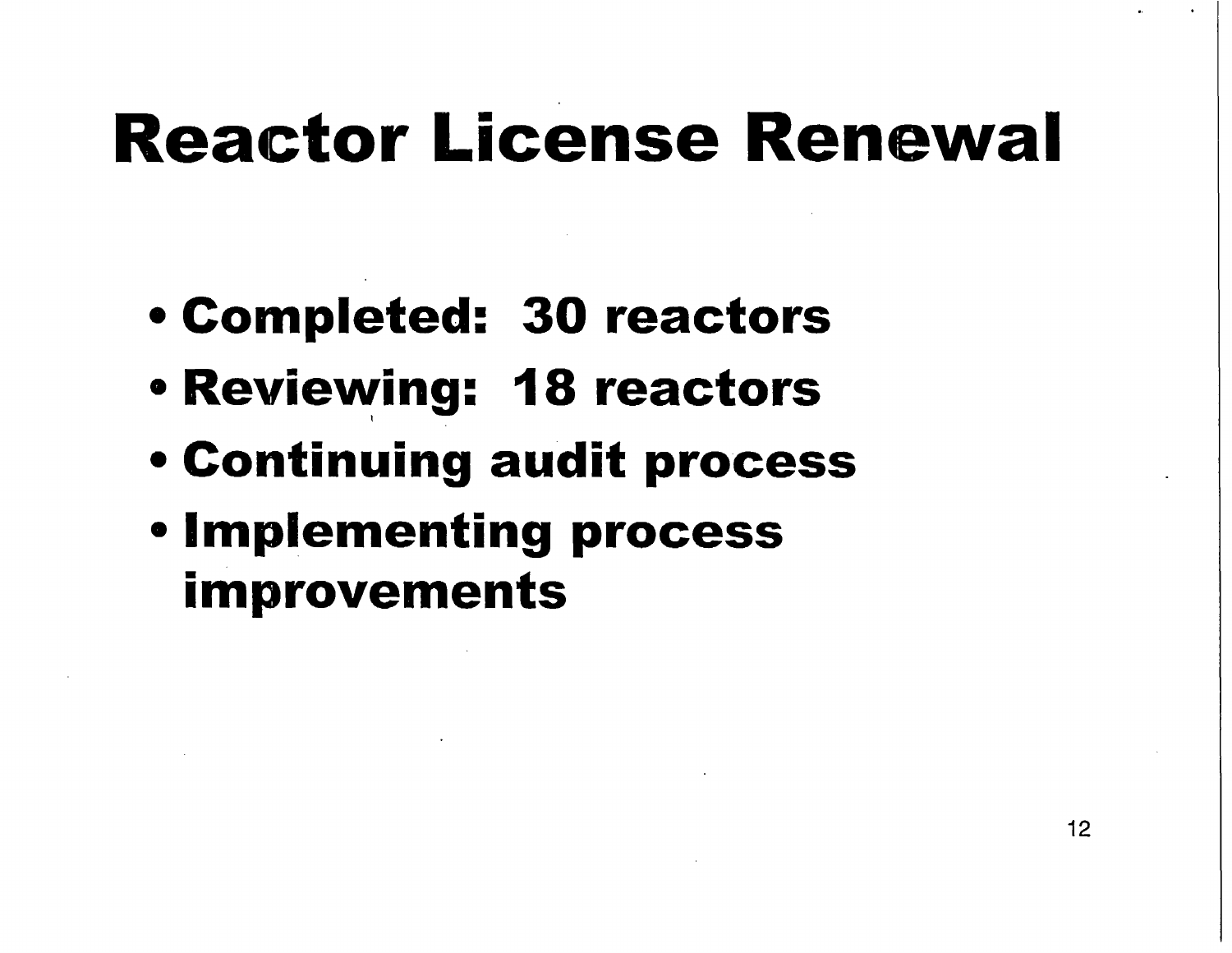## Recent Rulemaking **Accomplishments**

- **\*** 50.48, Final Rule -National Fire Protection Association 805
- **\*** 50.48, Proposed Rule Fire Protection Manual Actions
- **\*** 50.69, Final Rule Special Treatment
- **\*** 50.46, Proposed Rule Break Size Redefinition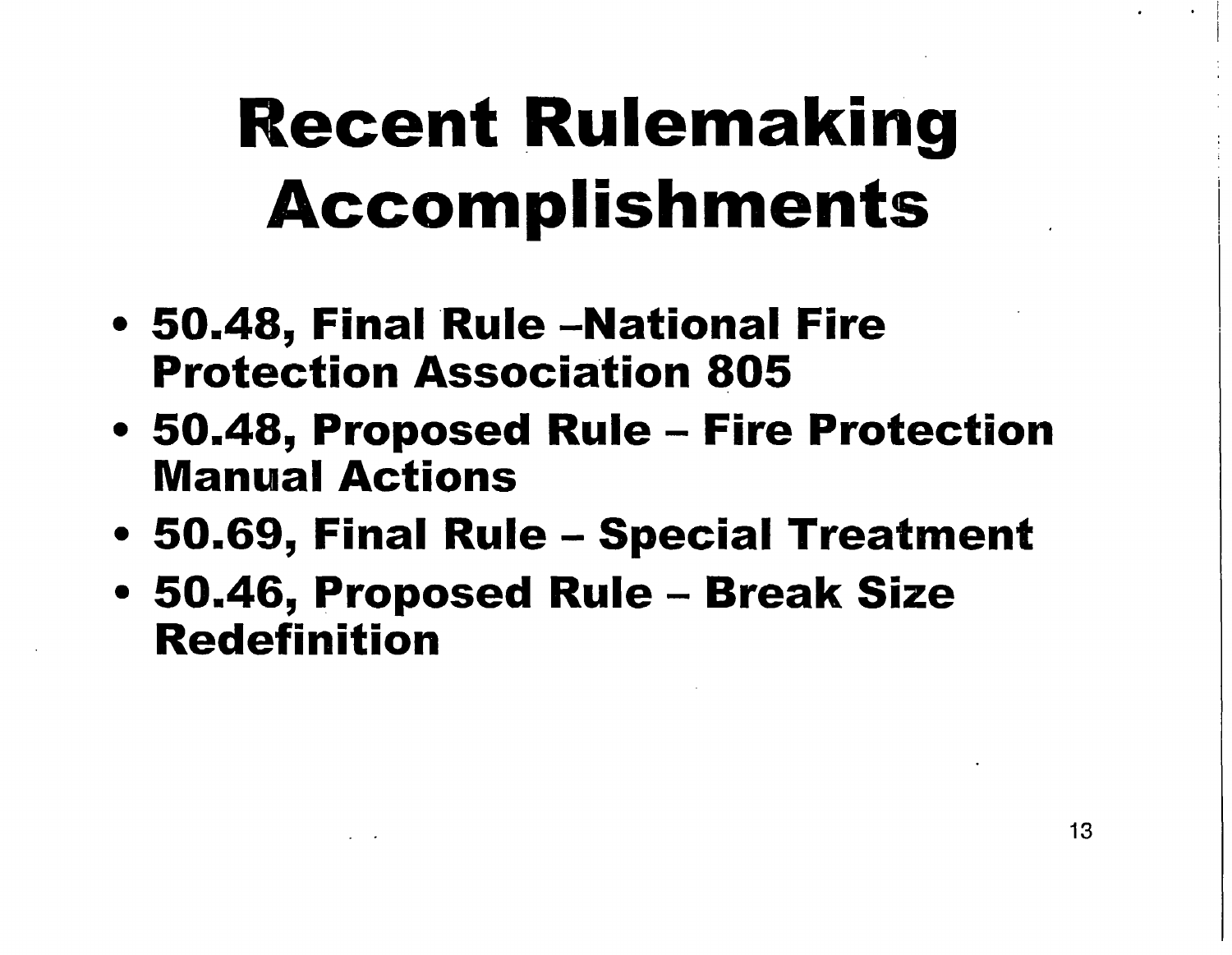#### **Rulemaking Challenges**

- \* Part **26,** Proposed Rule **Fitness** for-Duty
- **\*** Part 73, Security Rules
- **\*** Part 52, New Reactor Update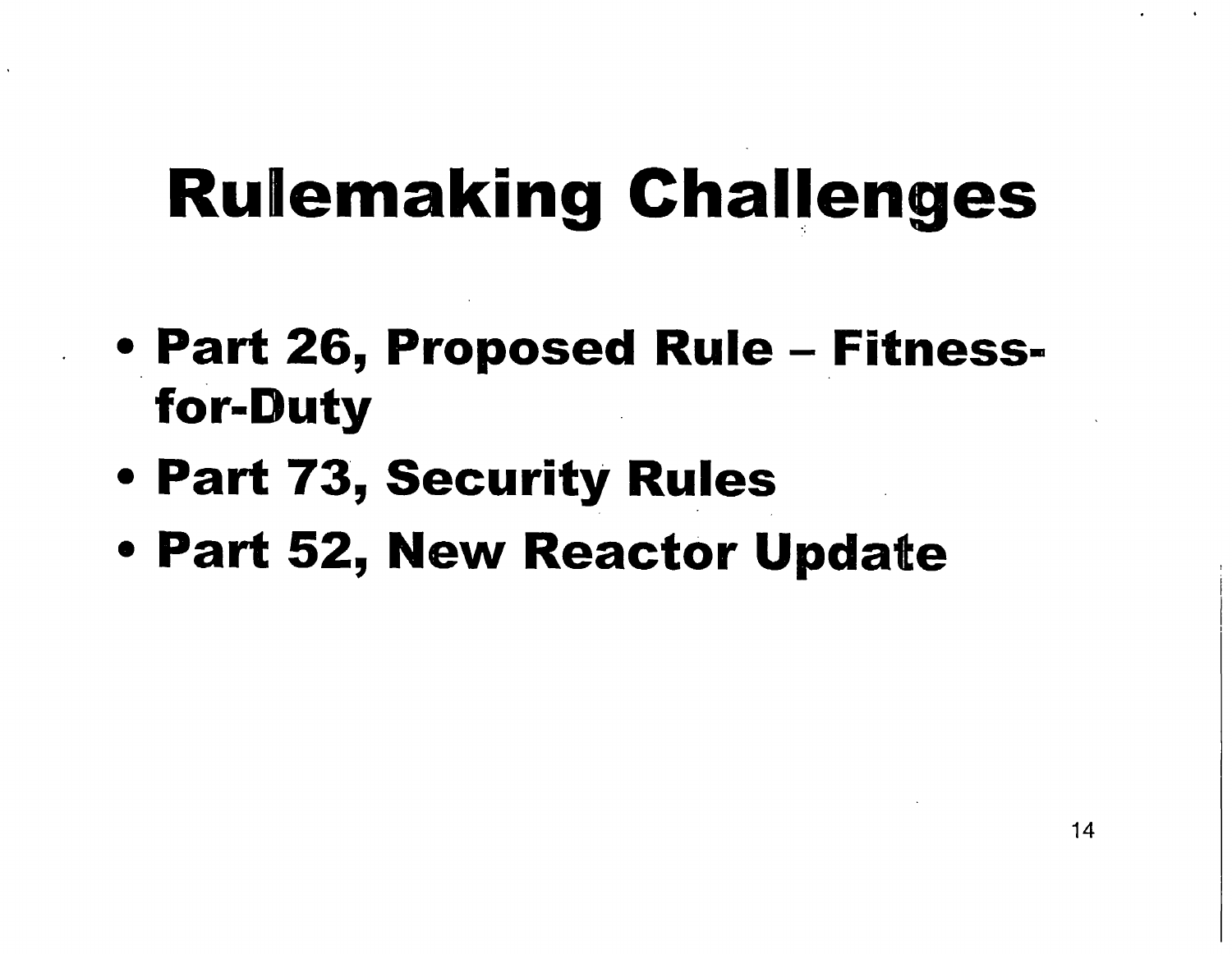## Fire Protection Activities

- \* Risk-Informed Performance-Based Rule Application
- \* Post-Fire Safe-Shutdown Circuit Analysis
- **. Emerging Issues**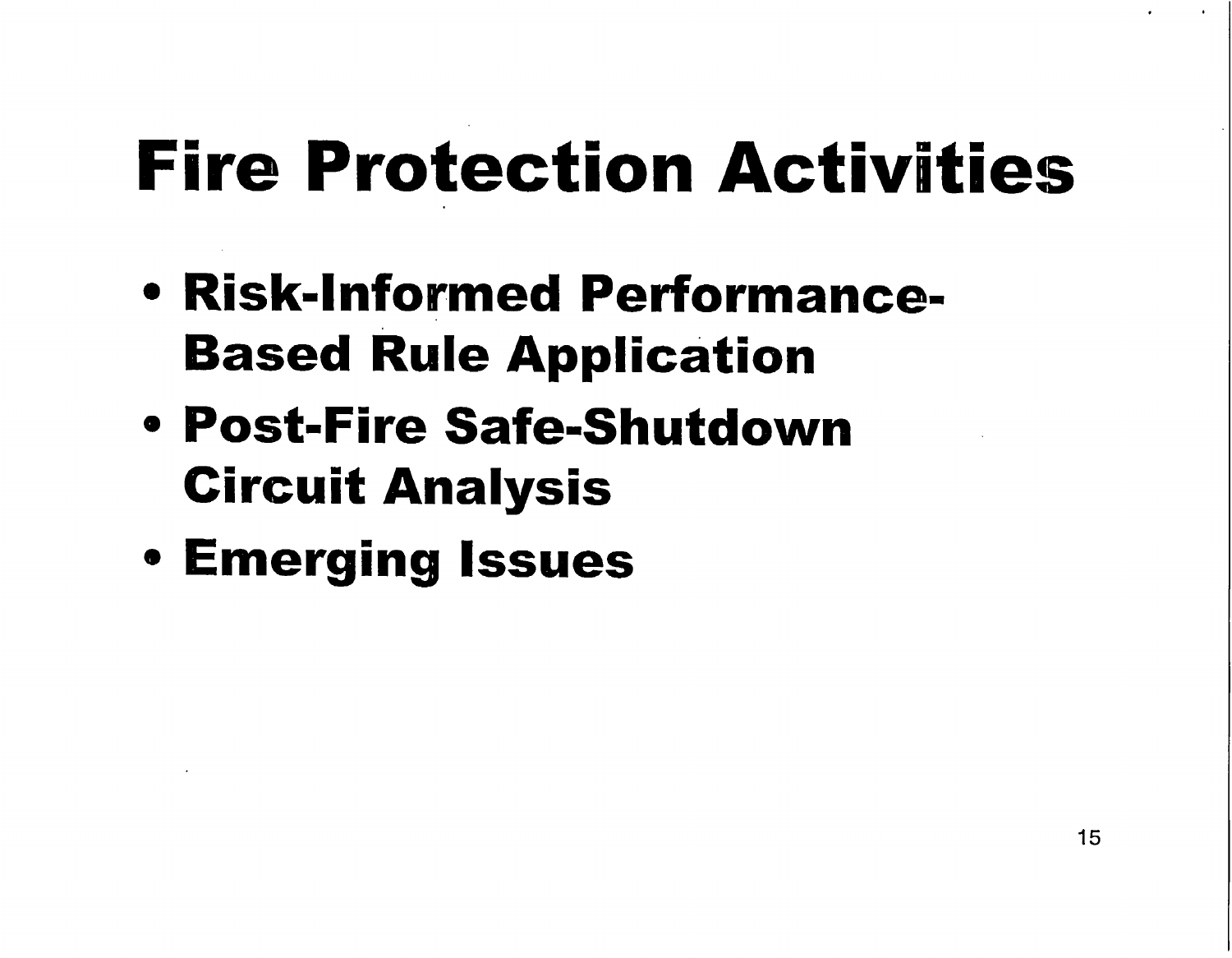# Generic **Safety** Issue **(GSI)-1 91**

- **\*** Reviewed Bulletin **2003-01** responses
- **\*** Reviewed Generic Letter (GL) 2004-02 90-day responses
- e Evaluation of September 2005 GL analysis results and corrective actions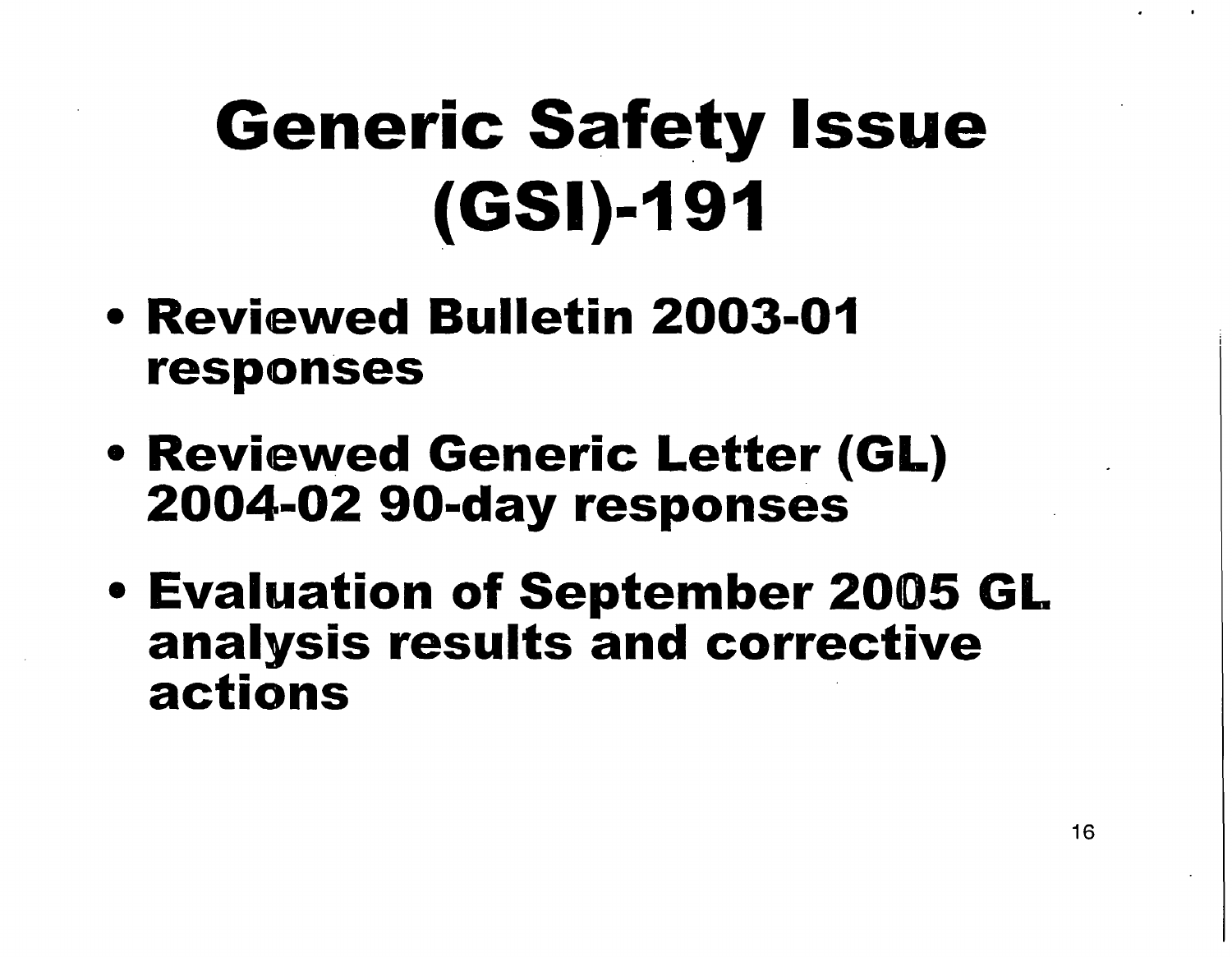#### **Operating Experience**

- **\*** New Program Implemented
- **\*** Technical Teams Formation
- \* International Cooperation